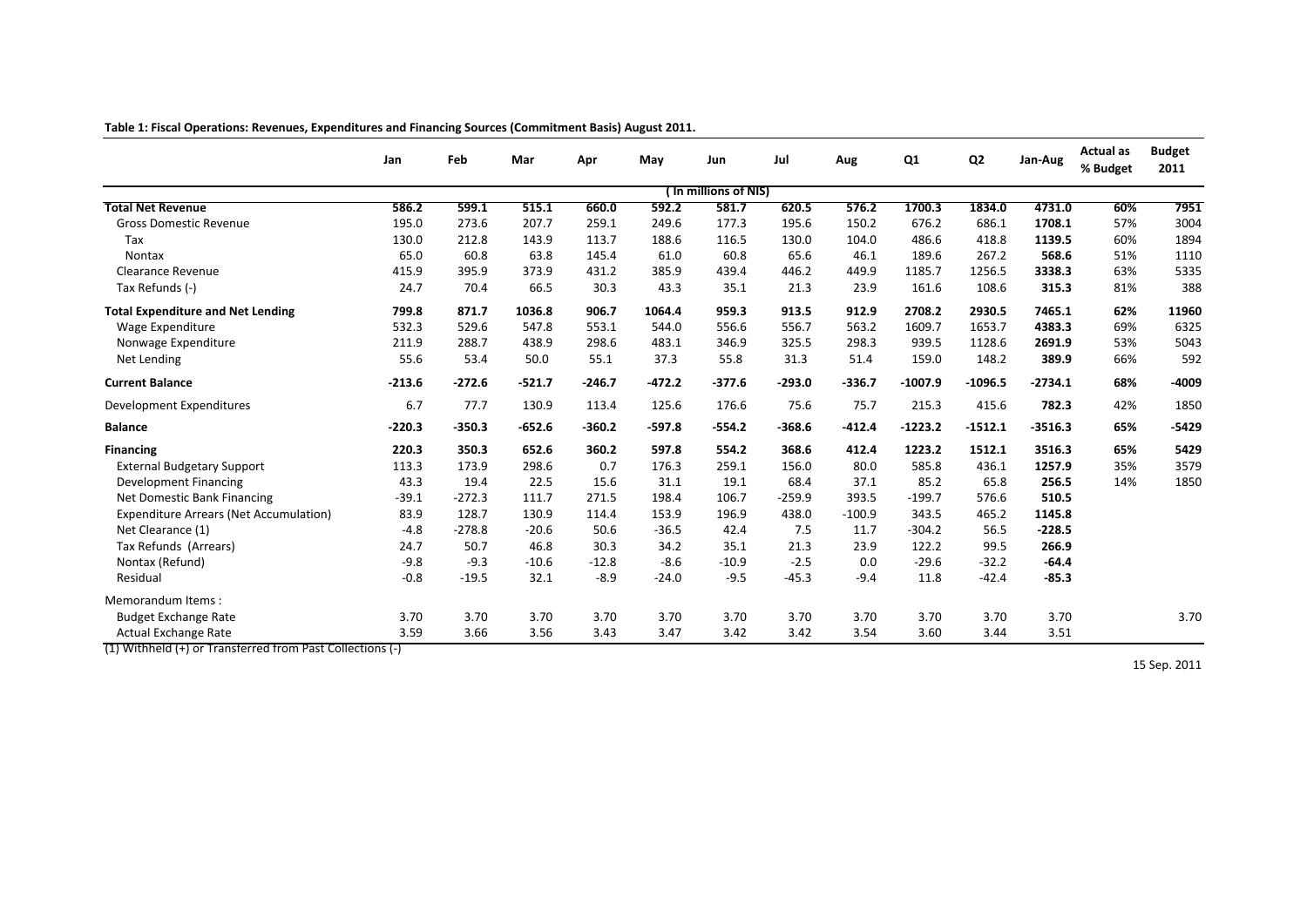|                                           | Jan    | Feb   | Mar    | Apr   | May    | Jun                   | Jul    | Aug   | Q1     | Q <sub>2</sub> | Jan-Aug | <b>Actual as</b> | <b>Budget</b> |
|-------------------------------------------|--------|-------|--------|-------|--------|-----------------------|--------|-------|--------|----------------|---------|------------------|---------------|
|                                           |        |       |        |       |        | ( In millions of NIS) |        |       |        |                |         | % Budget         | 2011          |
| <b>Total Net Revenues</b>                 | 586.2  | 599.1 | 515.1  | 660.0 | 592.2  | 581.7                 | 620.5  | 576.2 | 1700.3 | 1834.0         | 4731.0  | 60%              | 7951          |
|                                           |        |       |        |       |        |                       |        |       |        |                |         |                  |               |
| <b>Gross Domestic Revenues</b>            | 195.0  | 273.6 | 207.7  | 259.1 | 249.6  | 177.3                 | 195.6  | 150.2 | 676.2  | 686.1          | 1708.1  | 57%              | 3004          |
| <b>Tax Revenue</b>                        | 130.0  | 212.8 | 143.9  | 113.7 | 188.6  | 116.5                 | 130.0  | 104.0 | 486.6  | 418.8          | 1139.5  | 60%              | 1894          |
| <b>Income Tax</b>                         | 30.8   | 108.8 | 47.6   | 27.3  | 40.5   | 29.1                  | 33.6   | 28.0  | 187.2  | 97.0           | 345.8   |                  |               |
| Value Added Tax                           | 39.8   | 47.9  | 44.5   | 40.8  | 103.2  | 41.0                  | 44.9   | 37.2  | 132.1  | 185.0          | 399.3   |                  |               |
| Property Tax                              | 5.4    | 0.6   | 0.5    | 0.4   | 0.5    | 0.5                   | 0.4    | 0.2   | 6.5    | 1.4            | 8.5     |                  |               |
| Other Taxes                               | 54.0   | 55.5  | 51.3   | 45.2  | 44.4   | 45.9                  | 51.1   | 38.6  | 160.8  | 135.5          | 385.9   |                  |               |
| Nontax Revenue                            | 65.0   | 60.8  | 63.8   | 145.4 | 61.0   | 60.8                  | 65.6   | 46.1  | 189.6  | 267.2          | 568.6   | 51%              | 1110          |
| Clearance Revenues (1)                    | 415.9  | 395.9 | 373.9  | 431.2 | 385.9  | 439.4                 | 446.2  | 449.9 | 1185.7 | 1256.5         | 3338.3  | 63%              | 5335          |
| Customs                                   | 149.3  | 136.0 | 132.2  | 142.8 | 132.9  | 171.3                 | 161.0  | 169.4 | 417.5  | 447.0          | 1194.9  |                  |               |
| Value Added Tax                           | 127.6  | 120.9 | 126.4  | 143.9 | 132.4  | 129.5                 | 140.3  | 131.8 | 374.8  | 405.8          | 1052.8  |                  |               |
| <b>Petroleum Excises</b>                  | 143.2  | 135.5 | 117.4  | 142.5 | 118.4  | 136.5                 | 142.8  | 145.7 | 396.0  | 397.5          | 1082.0  |                  |               |
| Purchase Tax                              | 0.0    | 0.0   | 0.0    | 0.0   | 0.0    | 0.0                   | 0.0    | 0.0   | 0.0    | 0.0            | 0.0     |                  |               |
| Income Tax                                | 0.0    | 0.0   | 0.0    | 0.0   | 0.0    | 0.0                   | 2.5    | 0.0   | 0.0    | 0.0            | 2.5     |                  |               |
| Other                                     | $-4.1$ | 3.5   | $-2.1$ | 2.0   | 2.1    | 2.0                   | $-0.3$ | 3.0   | $-2.7$ | 6.1            | 6.2     |                  |               |
| Tax Refunds (-)                           | 24.7   | 70.4  | 66.5   | 30.3  | 43.3   | 35.1                  | 21.3   | 23.9  | 161.6  | 108.6          | 315.3   | 81%              | 388           |
| <b>Total Expenditures and Net Lending</b> | 799.8  | 871.7 | 1036.8 | 906.7 | 1064.4 | 959.3                 | 913.5  | 912.9 | 2708.2 | 2930.5         | 7465.1  | 62%              | 11960         |
| Wage Expenditure (2)                      | 532.3  | 529.6 | 547.8  | 553.1 | 544.0  | 556.6                 | 556.7  | 563.2 | 1609.7 | 1653.7         | 4383.3  | 69%              | 6325          |
| Nonwage Expenditure                       | 211.9  | 288.7 | 438.9  | 298.6 | 483.1  | 346.9                 | 325.5  | 298.3 | 939.5  | 1128.6         | 2691.9  | 53%              | 5043          |
| <b>Operational Expenditure</b>            | 103.7  | 173.6 | 190.9  | 127.9 | 276.3  | 93.9                  | 176.9  | 88.4  | 468.2  | 498.2          | 1231.6  | 66%              | 1864          |
| Transfers (3)                             | 107.0  | 113.9 | 245.0  | 165.8 | 192.9  | 246.4                 | 141.9  | 208.1 | 465.8  | 605.2          | 1421.0  | 46%              | 3089          |
| Minor Capital Expenditure                 | 1.2    | 1.3   | 3.0    | 4.8   | 13.8   | 6.6                   | 6.7    | 1.8   | 5.5    | 25.2           | 39.3    | 44%              | 90            |
| Net Lending (Commitment)                  | 55.6   | 53.4  | 50.0   | 55.1  | 37.3   | 55.8                  | 31.3   | 51.4  | 159.0  | 148.2          | 389.9   | 66%              | 592           |
| Development Expenditure                   | 6.7    | 77.7  | 130.9  | 113.4 | 125.6  | 176.6                 | 75.6   | 75.7  | 215.3  | 415.6          | 782.3   | 42%              | 1850          |
| Memorandum Items:                         |        |       |        |       |        |                       |        |       |        |                |         |                  |               |
| <b>Budget Exchange Rate</b>               | 3.70   | 3.7   | 3.7    | 3.70  | 3.70   | 3.70                  | 3.70   | 3.70  | 3.70   | 3.70           | 3.70    |                  | 3.70          |
| Actual Exchange Rate                      | 3.59   | 3.66  | 3.56   | 3.43  | 3.47   | 3.42                  | 3.42   | 3.54  | 3.60   | 3.44           | 3.51    |                  |               |

**Table 2: Detailed Fiscal Operations: Revenues, Expenditures and Net Lending (Commitment Basis) August 2011.**

1) The decline of the clearance revenues as results of reduction in the Tariffs of customs and excises by the Israelis, and the lower consumption

of petroleum by Gaza as the MOF no longer supplies The Gaza Electricity Company with petroleum.

2) The increase in wage bill for the first quarter as results of a- allowances for Jerusalem Employees and Teachers of Ministry of Education approved in 2010 and paid starting from 2011 b- 1600 employees their files had been reconciled during 2011.

3) Transfers are as been approved in the budget and spending is highly related to availability of financing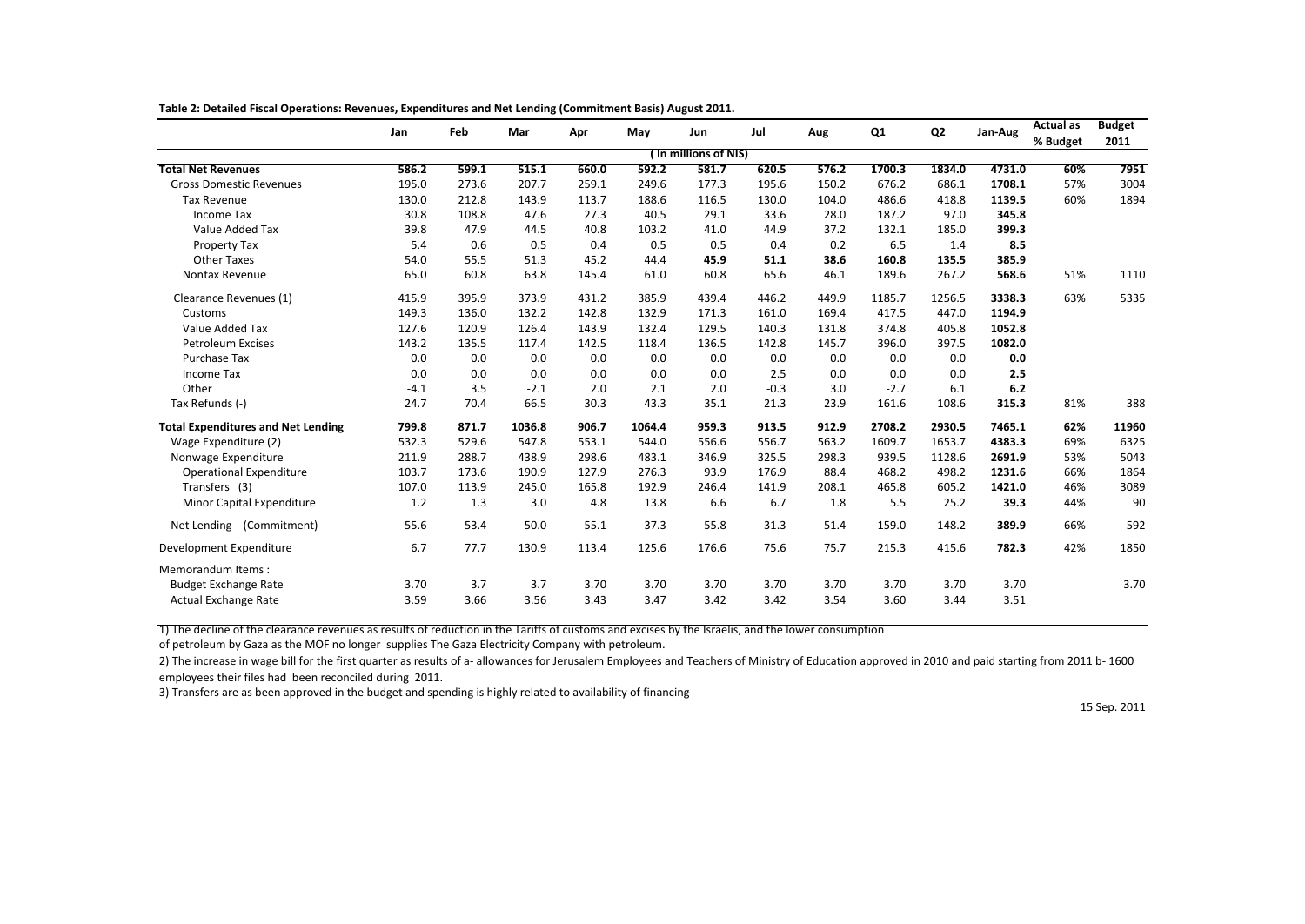|                                          | Jan      | Feb      | Mar      |          | May      | Jun                   | Jul      |          | Q1       | Q <sub>2</sub> |           | <b>Actual as</b> | <b>Budget</b> |
|------------------------------------------|----------|----------|----------|----------|----------|-----------------------|----------|----------|----------|----------------|-----------|------------------|---------------|
|                                          |          |          |          | Apr      |          |                       |          | Aug      |          |                | Jan-Aug   | % Budget         | 2011          |
|                                          |          |          |          |          |          | ( In millions of NIS) |          |          |          |                |           |                  |               |
| <b>Total Net Revenue</b>                 | 605.9    | 919.3    | 571.9    | 626.9    | 654.3    | 563.5                 | 631.9    | 588.4    | 2097.0   | 1844.8         | 5162.0    | 65%              | 7951          |
| <b>Gross Domestic Revenue</b>            | 185.2    | 264.3    | 197.1    | 246.3    | 241.0    | 166.5                 | 193.2    | 150.2    | 646.6    | 653.8          | 1643.7    | 55%              | 3004          |
| Tax                                      | 130.0    | 212.8    | 143.9    | 113.7    | 188.6    | 116.5                 | 130.0    | 104.0    | 486.6    | 418.8          | 1139.5    | 60%              | 1894          |
| <b>Nontax</b>                            | 55.2     | 51.6     | 53.2     | 132.7    | 52.4     | 49.9                  | 63.1     | 46.1     | 160.0    | 235.0          | 504.2     | 45%              | 1110          |
| <b>Clearance Revenue</b>                 | 420.7    | 674.6    | 394.5    | 380.6    | 422.4    | 397.1                 | 438.7    | 438.2    | 1489.8   | 1200.0         | 3566.8    | 67%              | 5335          |
| Tax Refunds (-)                          | 0.0      | 19.7     | 19.7     | 0.0      | 9.1      | 0.0                   | 0.0      | 0.0      | 39.4     | 9.1            | 48.5      | 12%              | 388           |
| <b>Total Expenditure and Net Lending</b> | 721.8    | 754.3    | 963.6    | 825.6    | 948.5    | 789.9                 | 500.7    | 1038.2   | 2439.7   | 2564.0         | 6542.6    | 55%              | 11960         |
| Wage Expenditure                         | 507.0    | 516.2    | 536.9    | 536.9    | 529.1    | 495.0                 | 294.0    | 658.8    | 1560.1   | 1561.0         | 4074.0    | 64%              | 6325          |
| Nonwage Expenditure                      | 159.1    | 184.7    | 376.7    | 233.6    | 382.1    | 239.1                 | 175.5    | 327.9    | 720.6    | 854.8          | 2078.7    | 41%              | 5043          |
| Net Lending                              | 55.6     | 53.4     | 50.0     | 55.1     | 37.3     | 55.8                  | 31.3     | 51.4     | 159.0    | 148.2          | 389.9     | 66%              | 592           |
| <b>Current Balance</b>                   | $-115.9$ | 164.9    | $-391.8$ | $-198.6$ | $-294.2$ | $-226.4$              | 131.1    | $-449.8$ | $-342.7$ | $-719.2$       | $-1380.6$ | 34%              | $-4009$       |
| Development Expenditures                 | 0.8      | 66.4     | 73.2     | 80.2     | 87.6     | 149.1                 | 50.3     | 51.4     | 140.4    | 316.9          | 559.0     | 30%              | 1850          |
| <b>Balance</b>                           | $-116.7$ | 98.5     | $-464.9$ | $-278.9$ | $-381.8$ | $-375.5$              | 80.8     | $-501.2$ | $-483.1$ | $-1036.2$      | $-1939.6$ | 36%              | $-5429$       |
| <b>Financing</b>                         | 116.7    | $-98.5$  | 464.9    | 278.9    | 381.8    | 375.5                 | $-80.8$  | 501.2    | 483.1    | 1036.2         | 1939.6    | 36%              | 5429          |
| <b>External Budgetary Support</b>        | 113.3    | 173.9    | 298.6    | 0.7      | 176.3    | 259.1                 | 156.0    | 80.0     | 585.8    | 436.1          | 1257.9    | 35%              | 3579          |
| <b>Development Financing</b>             | 43.3     | 19.4     | 22.5     | 15.6     | 31.1     | 19.1                  | 68.4     | 37.1     | 85.2     | 65.8           | 256.5     | 14%              | 1850          |
| Net Domestic Bank Financing              | $-39.1$  | $-272.3$ | 111.7    | 271.5    | 198.4    | 106.7                 | $-259.9$ | 393.5    | $-199.7$ | 576.6          | 510.5     |                  |               |
| Residual                                 | $-0.8$   | $-19.5$  | 32.1     | $-8.9$   | $-24.0$  | $-9.5$                | $-45.3$  | $-9.4$   | 11.8     | $-42.4$        | $-85.3$   |                  |               |
| Memorandum Items:                        |          |          |          |          |          |                       |          |          |          |                |           |                  |               |
| <b>Budget Exchange Rate</b>              | 3.70     | 3.70     | 3.70     | 3.70     | 3.70     | 3.70                  | 3.70     | 3.70     | 3.70     | 3.70           | 3.70      |                  | 3.70          |
| <b>Actual Exchange Rate</b>              | 3.59     | 3.66     | 3.56     | 3.43     | 3.47     | 3.42                  | 3.42     | 3.54     | 3.60     | 3.44           | 3.51      |                  |               |

**Table 3: Fiscal Operations: Revenues, Expenditures and Financing Sources (Cash Basis) August 2011.**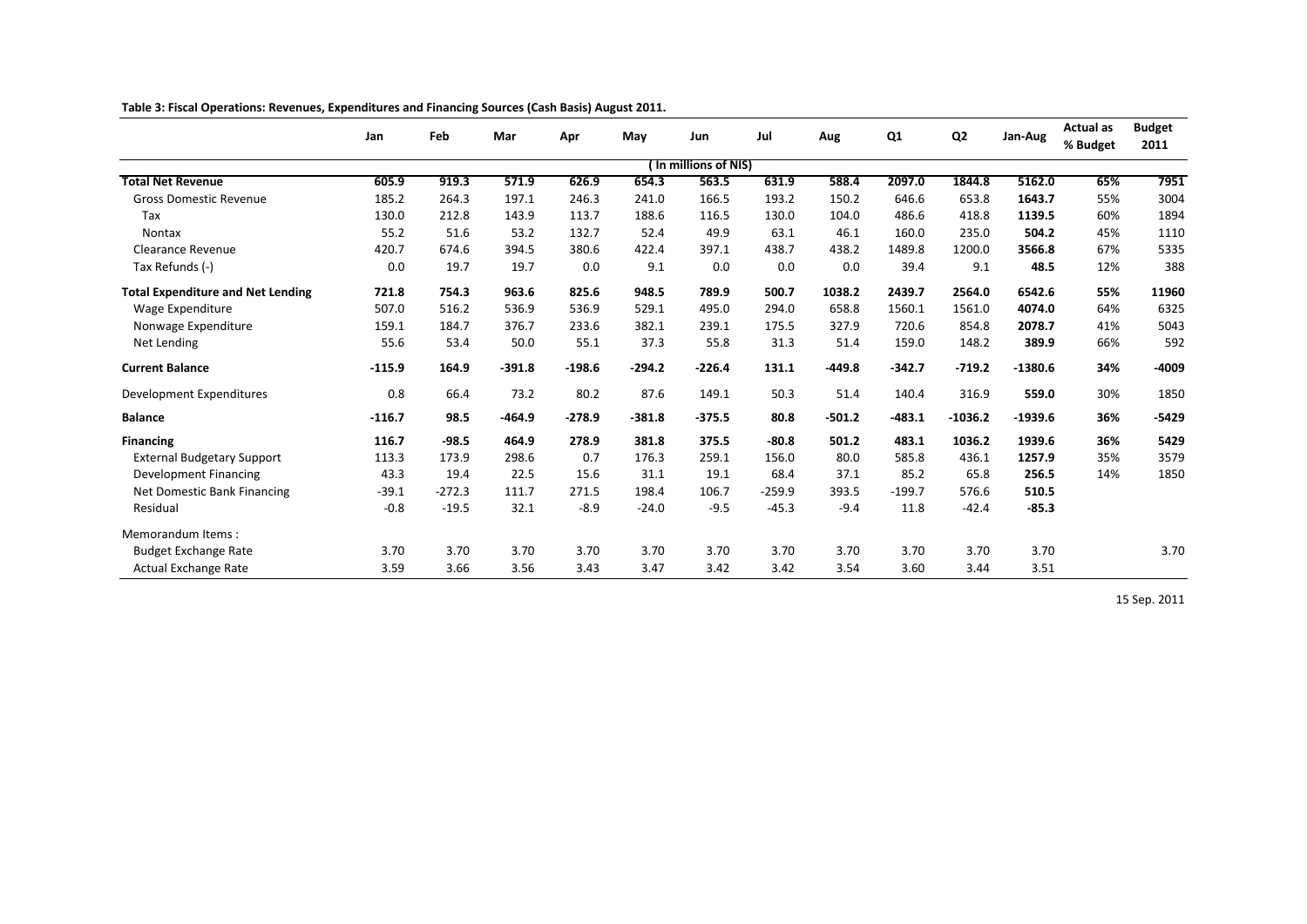| Table 4: Consolidated Statement on Fiscal Operations: Revenues, Expenditures and Financing Sources (Cash and Commitment Basis) August 2011. |  |  |  |
|---------------------------------------------------------------------------------------------------------------------------------------------|--|--|--|
|                                                                                                                                             |  |  |  |

|                                                       | Jan      | Feb      | Mar      | Apr      | May      | Jun                   | Jul      | Aug      | Q1        | Q <sub>2</sub> | Jan-Aug   | <b>Actual as</b><br>% Budget | <b>Budget</b><br>2011 |
|-------------------------------------------------------|----------|----------|----------|----------|----------|-----------------------|----------|----------|-----------|----------------|-----------|------------------------------|-----------------------|
|                                                       |          |          |          |          |          | ( In millions of NIS) |          |          |           |                |           |                              |                       |
| <b>Total Net Revenue</b>                              | 576.4    | 589.8    | 504.5    | 647.2    | 583.7    | 570.8                 | 618.1    | 576.2    | 1670.7    | 1801.7         | 4666.7    | 59%                          | 7951                  |
| <b>Gross Domestic Revenue</b>                         | 195.0    | 273.6    | 207.7    | 259.1    | 249.6    | 177.3                 | 195.6    | 150.2    | 676.2     | 686.1          | 1708.1    | 57%                          | 3004                  |
| Tax                                                   | 130.0    | 212.8    | 143.9    | 113.7    | 188.6    | 116.5                 | 130.0    | 104.0    | 486.6     | 418.8          | 1139.5    | 60%                          | 1894                  |
| <b>Nontax</b>                                         | 65.0     | 60.8     | 63.8     | 145.4    | 61.0     | 60.8                  | 65.6     | 46.1     | 189.6     | 267.2          | 568.6     | 51%                          | 1110                  |
| <b>Clearance Revenue (Accrued)</b>                    | 415.9    | 395.9    | 373.9    | 431.2    | 385.9    | 439.4                 | 446.2    | 449.9    | 1185.7    | 1256.5         | 3338.3    | 63%                          | 5335                  |
| Clearance Revenue (Cash)                              | 420.7    | 674.6    | 394.5    | 380.6    | 422.4    | 397.1                 | 438.7    | 438.2    | 1489.8    | 1200.0         | 3566.8    |                              |                       |
| <b>Clearance Revenue (Net Arrears Accumulation)</b>   | $-4.8$   | $-278.8$ | $-20.6$  | 50.6     | $-36.5$  | 42.4                  | 7.5      | 11.7     | $-304.2$  | 56.5           | $-228.5$  |                              |                       |
| <b>Tax Refunds (Commitment)</b>                       | 24.7     | 70.4     | 66.5     | 30.3     | 43.3     | 35.1                  | 21.3     | 23.9     | 161.6     | 108.6          | 315.3     | 81%                          | 388                   |
| Nontax (Cash)                                         | 55.2     | 51.6     | 53.2     | 132.7    | 52.4     | 49.9                  | 63.1     | 46.1     | 160.0     | 235.0          | 504.2     |                              |                       |
| Nontax (Refund)                                       | 9.8      | 9.3      | 10.6     | 12.8     | 8.6      | 10.9                  | 2.5      | 0.0      | 29.6      | 32.2           | 64.4      |                              |                       |
| <b>Total Expenditure and Net Lending (Commitment)</b> | 799.8    | 871.7    | 1036.8   | 906.7    | 1064.4   | 959.3                 | 913.5    | 912.9    | 2708.2    | 2930.5         | 7465.1    | 62%                          | 11960                 |
| <b>Wage Expenditure (Commitment)</b>                  | 532.3    | 529.6    | 547.8    | 553.1    | 544.0    | 556.6                 | 556.7    | 563.2    | 1609.7    | 1653.7         | 4383.3    | 69%                          | 6325                  |
| Wage Expenditure (Cash)                               | 507.0    | 516.2    | 536.9    | 536.9    | 529.1    | 495.0                 | 294.0    | 658.8    | 1560.1    | 1561.0         | 4074.0    |                              |                       |
| Wage Expenditure (Net Arrears Accumulation)           | 25.3     | 13.3     | 10.9     | 16.2     | 14.9     | 61.6                  | 262.7    | $-95.7$  | 49.6      | 92.7           | 309.3     |                              |                       |
| <b>Nonwage Expenditure (Commitment)</b>               | 211.9    | 288.7    | 438.9    | 298.6    | 483.1    | 346.9                 | 325.5    | 298.3    | 939.5     | 1128.6         | 2691.9    | 53%                          | 5043                  |
| Nonwage Expenditure (Cash)                            | 159.1    | 184.7    | 376.7    | 233.6    | 382.1    | 239.1                 | 175.5    | 327.9    | 720.6     | 854.8          | 2078.7    |                              |                       |
| Nonwage Expenditure (Net Arrears Accumulation)        | 52.7     | 104.0    | 62.2     | 65.0     | 101.0    | 107.8                 | 150.1    | $-29.6$  | 218.9     | 273.8          | 613.2     |                              |                       |
| <b>Net Lending (Commitment Basis)</b>                 | 55.6     | 53.4     | 50.0     | 55.1     | 37.3     | 55.8                  | 31.3     | 51.4     | 159.0     | 148.2          | 389.9     | 66%                          | 592                   |
| Net Lending (Cash)                                    | 55.6     | 53.4     | 50.0     | 55.1     | 37.3     | 55.8                  | 31.3     | 51.4     | 159.0     | 148.2          | 389.9     |                              |                       |
| Net Lending (Arrears)                                 | 0.0      | 0.0      | 0.0      | 0.0      | 0.0      | 0.0                   | 0.0      | 0.0      | 0.0       | 0.0            | 0.0       |                              |                       |
| <b>Current Balance (Commitment Basis)</b>             | $-223.4$ | $-281.8$ | $-532.3$ | $-259.5$ | $-480.8$ | -388.5                | $-295.4$ | $-336.7$ | $-1037.5$ | $-1128.8$      | $-2798.4$ | 70%                          | $-4009$               |
| <b>Expenditure Arrears (Net Accumulation)</b>         | 78.0     | 117.3    | 73.2     | 81.2     | 115.9    | 169.4                 | 412.8    | $-125.3$ | 268.5     | 366.5          | 922.5     |                              |                       |
| Net Clearance (1)                                     | $-4.8$   | $-278.8$ | $-20.6$  | 50.6     | $-36.5$  | 42.4                  | 7.5      | 11.7     | $-304.2$  | 56.5           | $-228.5$  |                              |                       |
| Tax Refund (Arrears)                                  | 24.7     | 50.7     | 46.8     | 30.3     | 34.2     | 35.1                  | 21.3     | 23.9     | 122.2     | 99.5           | 266.9     |                              |                       |
| <b>Current Balance (Cash Basis)</b>                   | $-115.9$ | 164.9    | $-391.8$ | $-198.6$ | $-294.2$ | $-226.4$              | 131.1    | $-449.8$ | $-342.7$  | $-719.2$       | $-1380.6$ | 34%                          | -4009                 |
| Development Expenditure (Commitment)                  | 6.7      | 77.7     | 130.9    | 113.4    | 125.6    | 176.6                 | 75.6     | 75.7     | 215.3     | 415.6          | 782.3     | 42%                          | 1850                  |
| Development Expenditure (Cash)                        | 0.8      | 66.4     | 73.2     | 80.2     | 87.6     | 149.1                 | 50.3     | 51.4     | 140.4     | 316.9          | 559.0     |                              |                       |
| Development Expenditure (Arrears)                     | 5.8      | 11.3     | 57.8     | 33.2     | 38.0     | 27.5                  | 25.3     | 24.4     | 74.9      | 98.7           | 223.3     |                              |                       |
| <b>Balance (Commitment Basis)</b>                     | $-230.0$ | $-359.6$ | $-663.2$ | $-373.0$ | $-606.4$ | $-565.1$              | $-371.0$ | $-412.4$ | $-1252.9$ | $-1544.4$      | $-3580.7$ | 66%                          | $-5429$               |
| <b>Balance (Cash Basis)</b>                           | $-116.7$ | 98.5     | $-464.9$ | $-278.9$ | $-381.8$ | $-375.5$              | 80.8     | -501.2   | $-483.1$  | $-1036.2$      | -1939.6   | 36%                          | -5429                 |
| <b>Financing</b>                                      | 116.7    | $-98.5$  | 464.9    | 278.9    | 381.8    | 375.5                 | $-80.8$  | 501.2    | 483.1     | 1036.2         | 1939.6    | 36%                          | 5429                  |
| <b>External Budgetary Support</b>                     | 113.3    | 173.9    | 298.6    | 0.7      | 176.3    | 259.1                 | 156.0    | 80.0     | 585.8     | 436.1          | 1257.9    | 35%                          | 3579                  |
| Development Financing                                 | 43.3     | 19.4     | 22.5     | 15.6     | 31.1     | 19.1                  | 68.4     | 37.1     | 85.2      | 65.8           | 256.5     | 14%                          | 1850                  |
| Net Domestic Bank Financing                           | $-39.1$  | $-272.3$ | 111.7    | 271.5    | 198.4    | 106.7                 | $-259.9$ | 393.5    | $-199.7$  | 576.6          | 510.5     |                              |                       |
| Residual                                              | $-0.8$   | $-19.5$  | 32.1     | $-8.9$   | $-24.0$  | $-9.5$                | $-45.3$  | $-9.4$   | 11.8      | $-42.4$        | $-85.3$   |                              |                       |
| Memorandum Items:                                     |          |          |          |          |          |                       |          |          |           |                |           |                              |                       |
| <b>Budget Exchange Rate</b>                           | 3.7      | 3.7      | 3.7      | 3.7      | 3.7      | 3.7                   | 3.7      | 3.7      | 3.7       | 3.7            | 3.7       |                              | 3.70                  |
| Actual Exchange Rate                                  | 3.59     | 3.66     | 3.56     | 3.43     | 3.47     | 3.42                  | 3.42     | 3.54     | 3.60      | 3.44           | 3.51      |                              |                       |

(1) Withheld (+) or Transferred from Past Collections (-)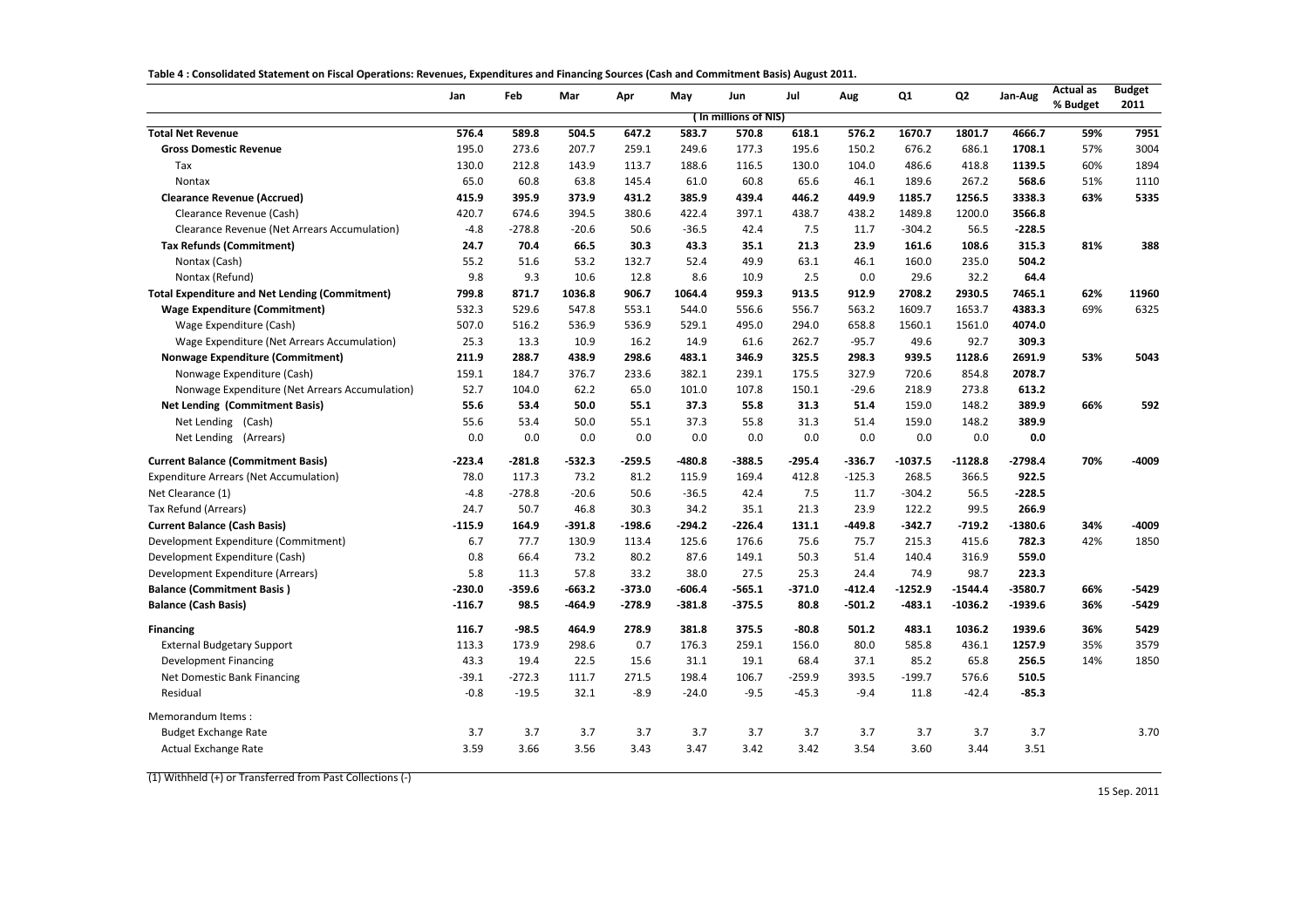**Table 5: Revenues by Source (Commitment Basis) August 2011.**

|                                | Jan    | <b>Feb</b> | Mar         | Apr   | May   | Jun                  | Jul     | Aug   | Q1     | Q <sub>2</sub> | Jan-Aug | <b>Actual as</b> | <b>Budget</b> |
|--------------------------------|--------|------------|-------------|-------|-------|----------------------|---------|-------|--------|----------------|---------|------------------|---------------|
|                                |        |            |             |       |       | (In millions of NIS) |         |       |        |                |         | % Budget         | 2011          |
| <b>Total Net Revenues</b>      | 586.2  | 599.1      | 515.1       | 660.0 | 592.2 | 581.7                | 620.5   | 576.2 | 1700.3 | 1834.0         | 4731.0  | 60%              | 7951          |
| A. Net Tax Revenues            | 521.2  | 538.3      | 451.3       | 514.6 | 531.3 | 520.9                | 554.9   | 530.1 | 1510.7 | 1566.7         | 4162.5  |                  |               |
| 1. Domestic Tax Revenues       | 130.0  | 212.8      | 143.9       | 113.7 | 188.6 | 116.5                | 130.0   | 104.0 | 486.6  | 418.8          | 1139.5  | 60%              | 1894          |
| <b>Income Tax</b>              | 30.8   | 108.8      | 47.6        | 27.3  | 40.5  | 29.1                 | 33.6    | 28.0  | 187.2  | 97.0           | 345.8   |                  |               |
| Value Added Tax                | 39.8   | 47.9       | 44.5        | 40.8  | 103.2 | 41.0                 | 44.9    | 37.2  | 132.1  | 185.0          | 399.3   |                  |               |
| Customs                        | 26.7   | 24.6       | 26.6        | 15.5  | 18.3  | 18.4                 | 21.3    | 18.9  | 77.8   | 52.2           | 170.2   |                  |               |
| <b>Excises on Beverages</b>    | 0.1    | 0.2        | 0.6         | 0.2   | 0.2   | 0.2                  | 0.2     | 0.3   | 0.8    | 0.6            | 2.0     |                  |               |
| Excises on Tobacco             | 27.3   | 30.7       | 24.2        | 29.5  | 25.9  | 27.3                 | 29.5    | 19.4  | 82.1   | 82.7           | 213.7   |                  |               |
| Property Tax                   | 5.4    | 0.6        | 0.5         | 0.4   | 0.5   | 0.5                  | 0.4     | 0.2   | 6.5    | 1.4            | 8.5     |                  |               |
| 2. Clearance Revenue (1)       | 415.9  | 395.9      | 373.9       | 431.2 | 385.9 | 439.4                | 446.2   | 449.9 | 1185.7 | 1256.5         | 3338.3  | 63%              | 5335          |
| Customs                        | 149.3  | 136.0      | 132.2       | 142.8 | 132.9 | 171.3                | 161.0   | 169.4 | 417.5  | 447.0          | 1194.9  |                  |               |
| Value Added Tax                | 127.6  | 120.9      | 126.4       | 143.9 | 132.4 | 129.5                | 140.3   | 131.8 | 374.8  | 405.8          | 1052.8  |                  |               |
| Purchase Tax                   | 0.0    | 0.0        | $\mathbf 0$ | 0.0   | 0.0   | 0.0                  | 0.0     | 0.0   | 0.0    | 0.0            | 0.0     |                  |               |
| Petroleum Excise               | 143.2  | 135.5      | 117.4       | 142.5 | 118.4 | 136.5                | 142.8   | 145.7 | 396.0  | 397.5          | 1082.0  |                  |               |
| Income Tax                     | 0.0    | 0.0        | 0.0         | 0.0   | 0.0   | 0.0                  | 2.5     | 0.0   | 0.0    | 0.0            | 2.5     |                  |               |
| Other                          | $-4.1$ | 3.5        | $-2.1$      | 2.0   | 2.1   | 2.0                  | $-0.3$  | 3.0   | $-2.7$ | 6.1            | 6.2     |                  |               |
| 3. Tax Refund (-)              | 24.7   | 70.4       | 66.5        | 30.3  | 43.3  | 35.1                 | 21.3    | 23.9  | 161.6  | 108.6          | 315.3   | 81%              | 388           |
| <b>B. Nontax Revenues</b>      | 65.0   | 60.8       | 63.8        | 145.4 | 61.0  | 60.8                 | 65.6    | 46.1  | 189.6  | 267.2          | 568.6   | 51%              | 1110          |
| 1. Domestic Fees and Charges   | 65.0   | 60.8       | 63.8        | 59.9  | 61.0  | 60.8                 | 65.6    | 46.1  | 189.6  | 181.7          | 483.1   | 53%              | 906           |
| <b>Stamps Tax</b>              | 0.0    | 0.0        | 0.0         | 0.0   | 0.0   | 0.0                  | 0.0     | 0.0   | 0.0    | 0.0            | 0.0     |                  |               |
| <b>Civil Registration Fees</b> | 5.2    | 4.3        | 5.6         | 5.8   | 6.9   | 8.7                  | 8.9     | 5.2   | 15.1   | 21.5           | 50.7    |                  |               |
| <b>Health Fees</b>             | 3.5    | 3.3        | 4.1         | 2.4   | 3.1   | 2.7                  | 2.6     | 2.7   | 11.0   | 8.2            | 24.4    |                  |               |
| <b>Health Insurance</b>        | 15.9   | 13.6       | 13.7        | 13.3  | 13.2  | 13.1                 | 13.7    | 13.2  | 43.2   | 39.6           | 109.6   |                  |               |
| Transportation                 | 10.2   | 10.6       | 8.7         | 6.9   | 7.2   | 7.0                  | 7.0     | 6.3   | 29.6   | 21.1           | 64.0    |                  |               |
| <b>Agriculture Services</b>    | 0.2    | 0.3        | 0.2         | 0.3   | 0.2   | 0.3                  | 0.3     | 0.2   | 0.8    | 0.9            | 2.1     |                  |               |
| Local Government               | 0.3    | 0.6        | 0.5         | 0.2   | 0.2   | 0.2                  | 0.2     | 0.1   | 1.4    | 0.7            | 2.4     |                  |               |
| Ministry of Economy            | 0.9    | 1.0        | 0.8         | 1.2   | 1.0   | 0.7                  | 0.9     | 0.5   | 2.7    | 3.0            | 7.0     |                  |               |
| Shari'a Courts Fees            | 0.6    | 3.2        | 0.5         | 0.5   | 0.6   | 0.5                  | 0.6     | 0.4   | 4.3    | 1.5            | 6.9     |                  |               |
| Land Registration              | 2.8    | 0.0        | 4.3         | 4.2   | 4.7   | 4.5                  | 4.2     | 3.9   | 7.1    | 13.4           | 28.6    |                  |               |
| Ministry of Housing            | 0.0    | 0.2        | $0.0\,$     | 0.0   | 0.0   | 0.0                  | 0.0     | 0.0   | 0.2    | 0.0            | 0.2     |                  |               |
| <b>Tourist Fees</b>            | 0.1    | 0.1        | 0.1         | 0.1   | 0.1   | 0.1                  | $0.0\,$ | 0.0   | 0.2    | 0.2            | 0.4     |                  |               |
| <b>Telecommunication Fees</b>  | 0.5    | 0.5        | 0.8         | 0.6   | 0.5   | 0.6                  | 1.5     | 1.3   | 1.8    | 1.7            | 6.3     |                  |               |
| Ministry of Education          | 0.7    | $1.1\,$    | 0.4         | 0.2   | 0.1   | 0.4                  | 0.7     | 2.3   | 2.2    | 0.6            | 5.8     |                  |               |
| High Court of Justice Fees     | 2.8    | 2.5        | 2.9         | 2.4   | 2.7   | 2.5                  | 2.3     | 1.7   | 8.1    | 7.6            | 19.8    |                  |               |
| Foreign Affairs                | 1.4    | 0.1        | 0.1         | 2.1   | 0.1   | 0.1                  | 0.2     | 0.1   | 1.6    | 2.3            | 4.1     |                  |               |
| Licenses                       | 16.2   | 16.5       | 18.4        | 17.5  | 16.3  | 15.3                 | 9.2     | 6.5   | 51.0   | 49.1           | 115.8   |                  |               |
| Others                         | 3.8    | 3.0        | 2.6         | 2.2   | 4.1   | 4.1                  | 13.3    | 1.7   | 9.4    | 10.4           | 34.8    |                  |               |
| <b>Training fees</b>           | 0.0    | 0.0        | 0.0         | 0.0   | 0.0   | 0.0                  | 0.0     | 0.0   | 0.0    | 0.0            | 0.0     |                  |               |
| 2. Investments Profits         |        |            |             | 85.5  |       | 0.0                  | 0.0     |       | 0.0    | 85.5           | 85.5    | 42%              | 204           |

(1) The decline of the clearance revenues as results of reduction in the Tariffs of customs and excises by the Israelis, and the lower consumption

of petroleum by Gaza as the MOF no longer supplies The Gaza Electricity Company with petroleum.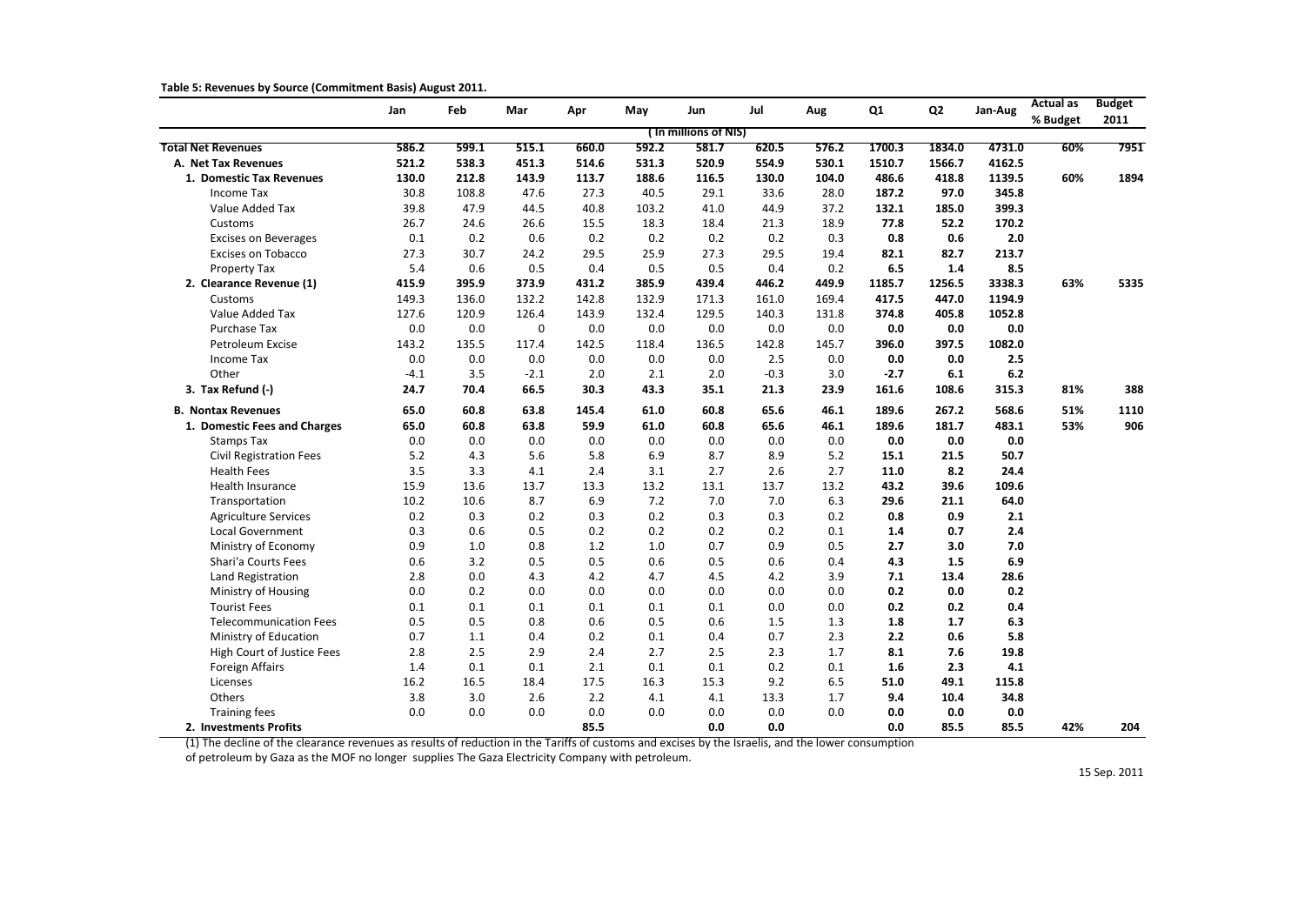|                                                 | <b>Total</b><br><b>Expenditure</b> | <b>Wages and</b><br><b>Salaries</b> | Operational<br><b>Expenses</b> | <b>Transfer</b><br><b>Expenditure</b> | Capital<br><b>Expenditure</b> | <b>Development</b><br><b>Expenditures</b> |
|-------------------------------------------------|------------------------------------|-------------------------------------|--------------------------------|---------------------------------------|-------------------------------|-------------------------------------------|
|                                                 |                                    |                                     |                                | (thousand NIS)                        |                               |                                           |
| <b>Central Administration</b>                   |                                    |                                     |                                |                                       |                               |                                           |
| President's Office                              | 29,359                             | 8,285                               | 16,509                         | 1,012                                 | 1                             | 3,552                                     |
| P.L.O. Institutions                             | 23,006                             | 7,689                               | 8,164                          | 7,153                                 |                               | $\mathbf 0$                               |
| Legislative Council                             | 3,867                              | 2,861                               | 125                            | 881                                   |                               |                                           |
| Ministers' Council                              | 2,157                              | 1,374                               | 435                            | 283                                   |                               | 65                                        |
| Financial and Administrative Control Department | 952                                | 721                                 | 130                            | 101                                   |                               |                                           |
| <b>General Personnel Office</b>                 | 9,805                              | 7,637                               | 391                            | 1,762                                 |                               | 15                                        |
| Palestinian Central Bureau of Statistics        | 1,185                              | 975                                 | 160                            | 33                                    |                               | 18                                        |
| <b>Central Election Committee</b>               |                                    |                                     |                                |                                       |                               |                                           |
| Ministry of Jerusalem Affairs                   | 1,624                              | 520                                 | 117                            | 987                                   |                               |                                           |
| <b>Total</b>                                    | 71,956                             | 30,062                              | 26,031                         | 12,212                                | 1                             | 3,650                                     |
| Security and Public Order                       |                                    |                                     |                                |                                       |                               |                                           |
| Ministry of Interior and National Security      | 245,994                            | 226,991                             | 8,801                          | 470                                   | 186                           | 9,546                                     |
| Ministry of Justice                             | 3,919                              | 2,882                               | 297                            | 449                                   |                               | 290                                       |
| Supreme Judicial Council                        | 5,941                              | 4,924                               | 401                            | 564                                   | 6                             | 47                                        |
| Land Authority                                  | 1,731                              | 1,347                               | 150                            | 143                                   |                               | 91                                        |
| Ministry of Local Government                    | 33,269                             | 1,773                               | 926                            | 10,521                                | 4                             | 20,044                                    |
| The Higher Judicial Council                     | 1,766                              | 1,528                               | 91                             | 147                                   |                               |                                           |
| Dar AlFatwa and Islamic Research                | 380                                | 319                                 | 39                             | 22                                    |                               |                                           |
| <b>Total</b>                                    | 293,000                            | 239,764                             | 10,705                         | 12,316                                | 196                           | 30,019                                    |
| <b>Financial Affairs</b>                        |                                    |                                     |                                |                                       |                               |                                           |
| Ministry of Finance                             | 16,004                             | 8,036                               | 1,129                          | 604                                   | 7                             | 6,228                                     |
| The Ministry of Awgaf and Religious Affairs     | 9,456                              | 8,816                               | 291                            | 349                                   |                               |                                           |
| Non Governmental Organization                   |                                    | $\overline{\phantom{a}}$            | $\overline{\phantom{a}}$       | $\overline{\phantom{a}}$              |                               |                                           |
| <b>Research and Studies Center</b>              | 1,181                              | $\overline{\phantom{a}}$            |                                | 117                                   |                               | 1,064                                     |
| Palestinian Water Authority                     | 1,652                              | 900                                 | 134                            | 165                                   |                               | 454                                       |
| <b>Retirees Pension Allowances</b>              | 48,352                             | 18,340                              | (9)                            | 30,021                                |                               |                                           |
| <b>Public Debt Service</b>                      | 2,934                              |                                     | 2,934                          |                                       |                               |                                           |
| <b>General Expenditures</b>                     | $\sim$                             |                                     |                                |                                       |                               |                                           |
| <b>Financial Reserves</b>                       | 2,832                              |                                     |                                | 2,832                                 |                               |                                           |
| <b>Total</b>                                    | 82,411                             | 36,091                              | 4,479                          | 34,089                                | $\overline{\mathbf{z}}$       | 7,746                                     |
| Foreign Affairs                                 |                                    |                                     |                                |                                       |                               |                                           |
| <b>Negotiations Affairs Department</b>          | 116                                | 101                                 | 8                              | 6                                     | $\overline{\phantom{a}}$      |                                           |
| Embassies                                       | 12,382                             | 6,939                               | 4,588                          |                                       | 855                           |                                           |
| Ministry of Foreign Affairs                     | 4,125                              | 3,009                               | 193                            | 922                                   |                               | 0                                         |
| <b>Total</b>                                    | 16,623                             | 10,050                              | 4,789                          | 929                                   | 855                           | 0                                         |

**Table 6-A : Expenditures by Function (Commitment Basis) August 2011.**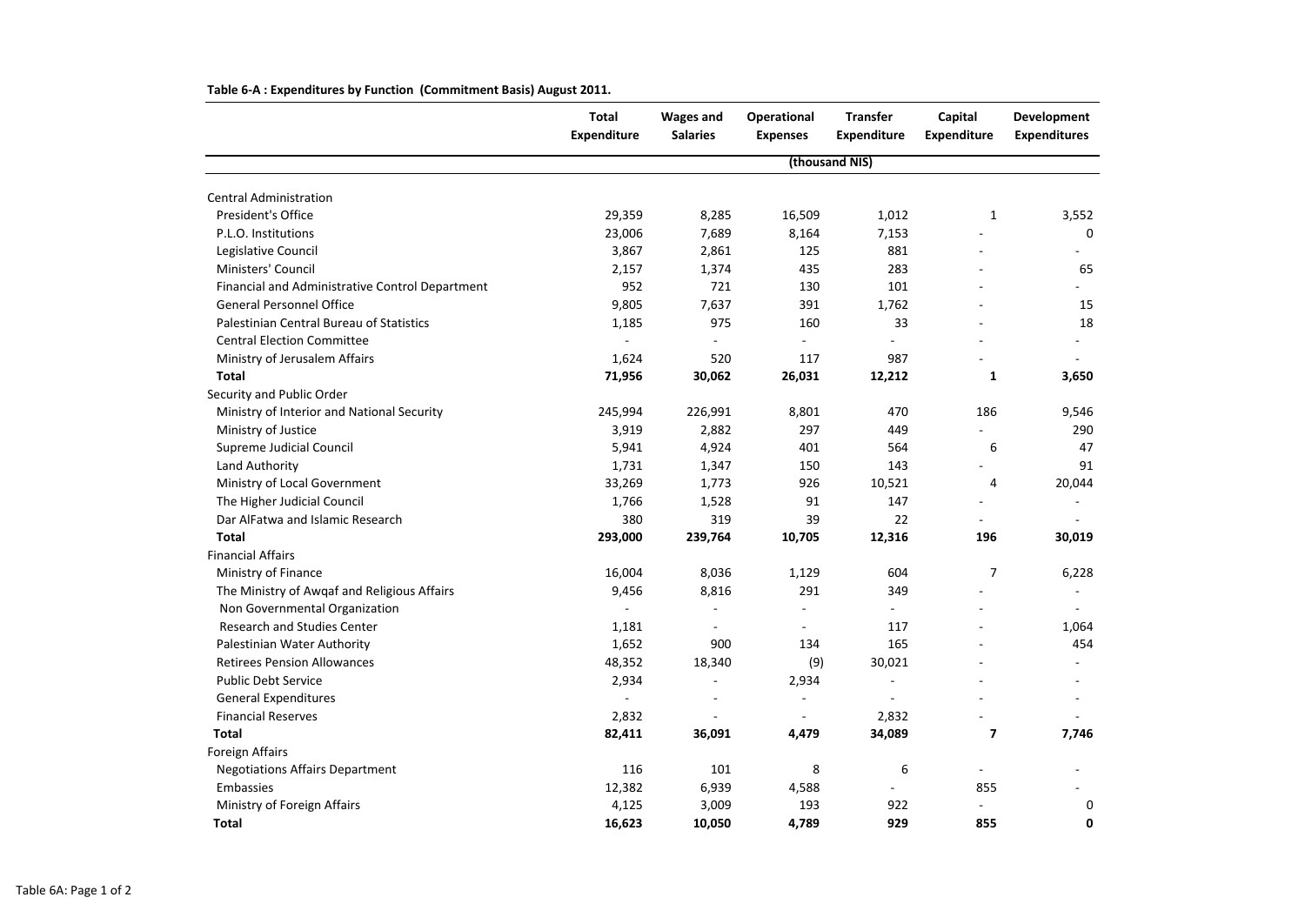|                                                       | <b>Total</b><br><b>Expenditure</b> | <b>Wages and</b><br><b>Salaries</b> | <b>Operational</b><br><b>Expenses</b> | <b>Transfer</b><br><b>Expenditure</b> | Capital<br><b>Expenditure</b> | <b>Development</b><br><b>Expenditures</b> |
|-------------------------------------------------------|------------------------------------|-------------------------------------|---------------------------------------|---------------------------------------|-------------------------------|-------------------------------------------|
|                                                       |                                    |                                     |                                       | (thousand NIS)                        |                               |                                           |
| <b>Economic Development</b>                           |                                    |                                     |                                       |                                       |                               |                                           |
| Ministry of National Economy                          | 4,663                              | 3,265                               | 486                                   | 511                                   | $\overline{3}$                | 398                                       |
| <b>Industrial Zones Board</b>                         | 319                                | 231                                 | 32                                    | 55                                    |                               |                                           |
| Specifications and Standards Office                   | 555                                | 449                                 | 65                                    | 41                                    |                               |                                           |
| <b>General Authority for Investment Promotion</b>     | 247                                | 186                                 | 35                                    | 23                                    | $\mathbf{3}$                  |                                           |
| Ministry of Energy and Natural Resources              | 926                                | 647                                 | 116                                   | 164                                   |                               |                                           |
| Ministry of Planning                                  | 832                                | 644                                 | 70                                    | 117                                   |                               |                                           |
| Ministry of Public Works and Housing                  | 6,063                              | 3,523                               | 327                                   | 527                                   |                               | 1,686                                     |
| Ministry of Agriculture                               | 6,552                              | 5,414                               | 329                                   | 766                                   |                               | 43                                        |
| <b>Environmental Quality Authority</b>                | 1,017                              | 763                                 | 85                                    | 164                                   |                               | 5                                         |
| <b>Total</b>                                          | 21,173                             | 15,122                              | 1,546                                 | 2,368                                 | 6                             | 2,131                                     |
| <b>Social Services</b>                                |                                    |                                     |                                       |                                       |                               |                                           |
| Ministry of Education                                 | 175,708                            | 146,944                             | 10,646                                | 13,465                                | 72                            | 4,581                                     |
| Ministry of Health                                    | 64,388                             | 48,701                              | 5,727                                 | 8,857                                 | 281                           | 822                                       |
| Ministry of Social Affairs                            | 82,604                             | 4,189                               | 402                                   | 77,119                                |                               | 894                                       |
| Ministry of Prisoners Affairs                         | 39,820                             | 7,175                               | 127                                   | 32,518                                | $\overline{\phantom{m}}$      |                                           |
| Ministry of Women's Affairs                           | 430                                | 351                                 | 51                                    | 27                                    | $\overline{a}$                | $\overline{2}$                            |
| Ministry of Labor                                     | 2,933                              | 2,448                               | 206                                   | 278                                   |                               |                                           |
| <b>Total</b>                                          | 365,883                            | 209,809                             | 17,159                                | 132,263                               | 353                           | 6,299                                     |
| <b>Cultural and Information Services</b>              |                                    |                                     |                                       |                                       |                               |                                           |
| Ministry of Information                               | 7,406                              | 4,469                               | 955                                   | 779                                   |                               | 1,203                                     |
| The Palestinian News Agency - WAFA                    | 1,595                              | 1,048                               | 208                                   | 339                                   |                               |                                           |
| Ministry of Tourism and Antiquities                   | 1,522                              | 1,210                               | 210                                   | 102                                   |                               |                                           |
| Ministry of Youth and Sports                          | 2,657                              | 1,984                               | 240                                   | 346                                   |                               | 87                                        |
| Ministry of Culture                                   | 1,295                              | 890                                 | 93                                    | 95                                    |                               | 217                                       |
| <b>Total</b>                                          | 14,475                             | 9,601                               | 1,707                                 | 1,660                                 |                               | 1,507                                     |
| <b>Transport and Communication Services</b>           |                                    |                                     |                                       |                                       |                               |                                           |
| Ministry of Transportation                            | 4,418                              | 3,406                               | 386                                   | 627                                   |                               |                                           |
| Ministry of Communications and Information Technology | 2,456                              | 2,052                               | 136                                   | 268                                   |                               |                                           |
| <b>Total</b>                                          | 6,874                              | 5,458                               | 521                                   | 895                                   |                               |                                           |
| <b>Grand Total</b>                                    | 872,395                            | 555,956                             | 66,938                                | 196,731                               | 1,418                         | 51,352                                    |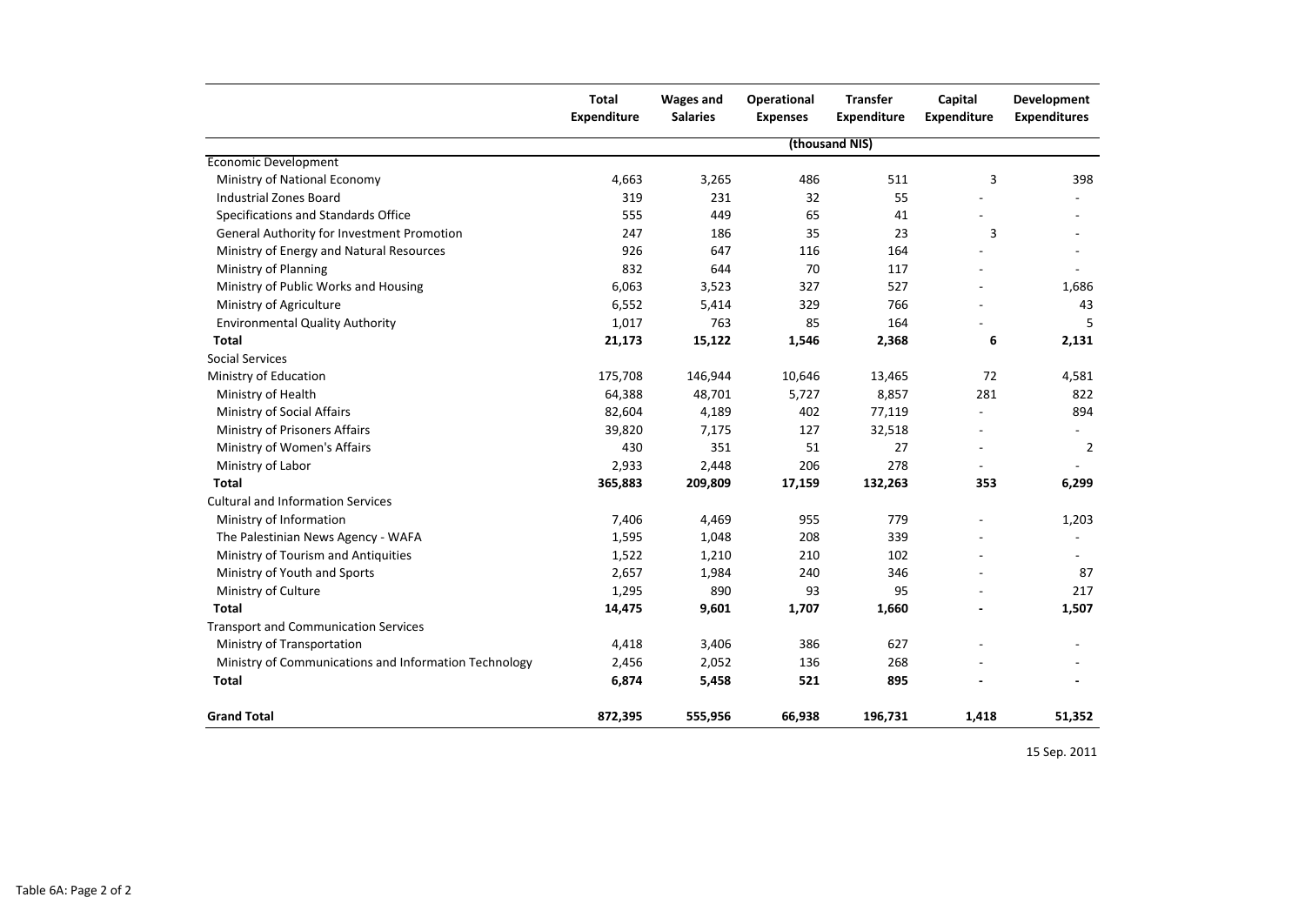|                                                 | <b>Total</b>       | <b>Wages and</b> | <b>Operational</b> | <b>Transfer</b>    | <b>Capital</b>           | <b>Development</b>  |
|-------------------------------------------------|--------------------|------------------|--------------------|--------------------|--------------------------|---------------------|
|                                                 | <b>Expenditure</b> | <b>Salaries</b>  | <b>Expenses</b>    | <b>Expenditure</b> | <b>Expenditure</b>       | <b>Expenditures</b> |
|                                                 |                    |                  |                    | (thousand NIS)     |                          |                     |
| <b>Central Administration</b>                   |                    |                  |                    |                    |                          |                     |
| President's Office                              | 172,600            | 66,331           | 71,885             | 5,642              | 92                       | 28,651              |
| P.L.O. Institutions                             | 166,787            | 57,085           | 54,913             | 47,802             | 74                       | 6,914               |
| Legislative Council                             | 33,569             | 23,218           | 8,212              | 1,481              | $\overline{\phantom{a}}$ | 659                 |
| Ministers' Council                              | 18,401             | 12,054           | 3,526              | 839                | 181                      | 1,802               |
| Financial and Administrative Control Department | 8,086              | 5,960            | 1,399              | 704                | 23                       |                     |
| <b>General Personnel Office</b>                 | 72,721             | 61,762           | 3,606              | 7,206              | 74                       | 75                  |
| Palestinian Central Bureau of Statistics        | 11,552             | 7,888            | 2,334              | 1,039              | 33                       | 258                 |
| <b>Central Election Committee</b>               | 7,158              |                  |                    |                    |                          | 7,158               |
| Ministry of Jerusalem Affairs                   | 42,055             | 4,491            | 8,471              | 9,153              | $\overline{\phantom{a}}$ | 19,941              |
| <b>Total</b>                                    | 532,929            | 238,786          | 154,345            | 73,865             | 476                      | 65,457              |
| Security and Public Order                       |                    |                  |                    |                    |                          |                     |
| Ministry of Interior and National Security      | 2,098,972          | 1,781,659        | 145,903            | 108,447            | 3,910                    | 59,053              |
| Ministry of Justice                             | 28,598             | 23,357           | 2,166              | 2,500              | 1                        | 574                 |
| <b>Supreme Judicial Council</b>                 | 47,547             | 38,105           | 5,676              | 3,278              | 442                      | 47                  |
| Land Authority                                  | 13,519             | 10,864           | 1,733              | 719                | 20                       | 183                 |
| Ministry of Local Government                    | 168,609            | 14,474           | 3,256              | 42,917             | 35                       | 107,927             |
| The Higher Judicial Council                     | 14,484             | 12,249           | 1,315              | 873                | 47                       |                     |
| Dar AlFatwa and Islamic Research                | 3,338              | 2,575            | 575                | 46                 | 142                      |                     |
| <b>Total</b>                                    | 2,375,067          | 1,883,282        | 160,623            | 158,781            | 4,596                    | 167,785             |
| <b>Financial Affairs</b>                        |                    |                  |                    |                    |                          |                     |
| Ministry of Finance                             | 270,250            | 64,290           | 11,468             | 5,584              | 600                      | 188,309             |
| The Ministry of Awqaf and Religious Affairs     | 75,435             | 70,194           | 2,200              | 3,041              |                          |                     |
| Non Governmental Organization                   | 5,733              |                  |                    | 3,251              | $\overline{\phantom{a}}$ | 2,482               |
| <b>Research and Studies Center</b>              | 4,771              |                  |                    | 568                |                          | 4,203               |
| Palestinian Water Authority                     | 28,856             | 8,444            | 12,668             | 543                | 101                      | 7,100               |
| <b>Retirees Pension Allowances</b>              | 265,380            | 148,474          | (44)               | 116,949            | $\overline{\phantom{a}}$ |                     |
| <b>Public Debt Service</b>                      | 70,179             |                  | 70,179             |                    |                          |                     |
| <b>General Expenditures</b>                     | 5,368              |                  |                    | 5,368              |                          |                     |
| <b>Financial Reserves</b>                       | 30,480             |                  |                    | 30,480             |                          |                     |
| <b>Total</b>                                    | 756,452            | 291,403          | 96,471             | 165,783            | 701                      | 202,093             |
| Foreign Affairs                                 |                    |                  |                    |                    |                          |                     |
| <b>Negotiations Affairs Department</b>          | 1,260              | 809              | 343                | 85                 | 24                       |                     |
| Embassies                                       | 107,143            | 48,318           | 48,377             | 4,313              | 1,913                    | 4,223               |
| Ministry of Foreign Affairs                     | 28,604             | 24,198           | 1,141              | 2,248              |                          | 1,017               |
| <b>Total</b>                                    | 137,007            | 73,325           | 49,861             | 6,645              | 1,936                    | 5,240               |
| <b>Economic Development</b>                     |                    |                  |                    |                    |                          |                     |

**Table 6-B : Expenditures by Function (Commitment Basis) Jan-Aug, 2011.**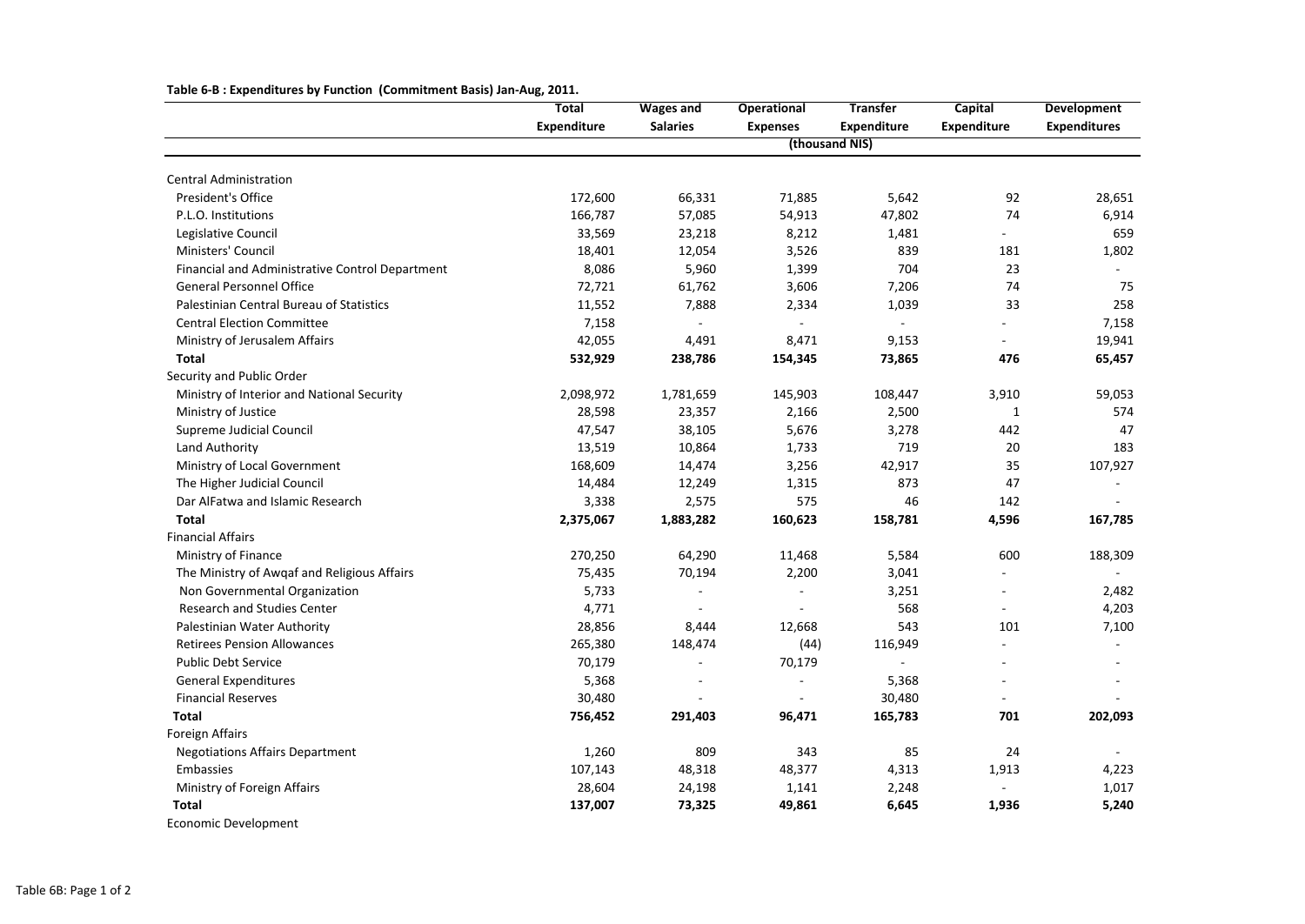|                                                       | <b>Total</b>       | <b>Wages and</b> | <b>Operational</b> | <b>Transfer</b>    | <b>Capital</b>     | <b>Development</b>  |
|-------------------------------------------------------|--------------------|------------------|--------------------|--------------------|--------------------|---------------------|
|                                                       | <b>Expenditure</b> | <b>Salaries</b>  | <b>Expenses</b>    | <b>Expenditure</b> | <b>Expenditure</b> | <b>Expenditures</b> |
|                                                       |                    |                  |                    | (thousand NIS)     |                    |                     |
| Ministry of National Economy                          | 34,523             | 26,889           | 3,649              | 2,383              | $\overline{32}$    | 1,570               |
| <b>Industrial Zones Board</b>                         | 2,331              | 1,846            | 245                | 240                |                    |                     |
| Specifications and Standards Office                   | 4,516              | 3,472            | 673                | 372                |                    |                     |
| General Authority for Investment Promotion            | 2,066              | 1,543            | 348                | 170                | 5                  |                     |
| Ministry of Energy and Natural Resources              | 11,212             | 5,433            | 789                | 651                | 8                  | 4,330               |
| Ministry of Planning                                  | 6,622              | 4,997            | 818                | 566                |                    | 241                 |
| Ministry of Public Works and Housing                  | 73,341             | 28,439           | 2,642              | 2,631              | 16                 | 39,612              |
| Ministry of Agriculture                               | 54,757             | 43,730           | 4,760              | 3,729              | 35                 | 2,503               |
| <b>Environmental Quality Authority</b>                | 8,160              | 6,256            | 1,174              | 698                |                    | 31                  |
| <b>Total</b>                                          | 197,528            | 122,605          | 15,099             | 11,440             | 96                 | 48,288              |
| <b>Social Services</b>                                |                    |                  |                    |                    |                    |                     |
| Ministry of Education                                 | 1,420,422          | 1,142,039        | 92,165             | 158,128            | 5,442              | 22,649              |
| Ministry of Health                                    | 868,726            | 375,247          | 432,401            | 37,195             | 3,308              | 20,575              |
| Ministry of Social Affairs                            | 578,411            | 33,135           | 5,691              | 535,063            | 245                | 4,276               |
| Ministry of Prisoners Affairs                         | 228,206            | 56,912           | 2,324              | 168,668            | 179                | 122                 |
| Ministry of Women's Affairs                           | 3,808              | 2,669            | 787                | 272                |                    | 80                  |
| Ministry of Labor                                     | 25,992             | 20,627           | 3,101              | 1,840              | 87                 | 336                 |
| <b>Total</b>                                          | 3,125,564          | 1,630,629        | 536,469            | 901,166            | 9,262              | 48,038              |
| <b>Cultural and Information Services</b>              |                    |                  |                    |                    |                    |                     |
| Ministry of Information                               | 17,785             | 12,141           | 2,881              | 1,526              | 33                 | 1,203               |
| The Palestinian News Agency - WAFA                    | 53,030             | 31,799           | 13,997             | 2,909              | 799                | 3,526               |
| Ministry of Tourism and Antiquities                   | 12,426             | 9,440            | 1,634              | 453                |                    | 899                 |
| Ministry of Youth and Sports                          | 34,174             | 15,895           | 2,318              | 1,396              | 5                  | 14,559              |
| Ministry of Culture                                   | 10,095             | 7,113            | 1,960              | 565                |                    | 458                 |
| <b>Total</b>                                          | 127,510            | 76,388           | 22,790             | 6,849              | 838                | 20,646              |
| <b>Transport and Communication Services</b>           |                    |                  |                    |                    |                    |                     |
| Ministry of Transportation                            | 36,705             | 27,299           | 5,283              | 2,998              | 13                 | 1,113               |
| Ministry of Communications and Information Technology | 20,112             | 16,522           | 1,789              | 1,458              |                    | 342                 |
| <b>Total</b>                                          | 56,816             | 43,821           | 7,072              | 4,456              | 13                 | 1,455               |
| <b>Grand Total</b>                                    | 7,308,873          | 4,360,238        | 1,042,730          | 1,328,986          | 17,918             | 559,001             |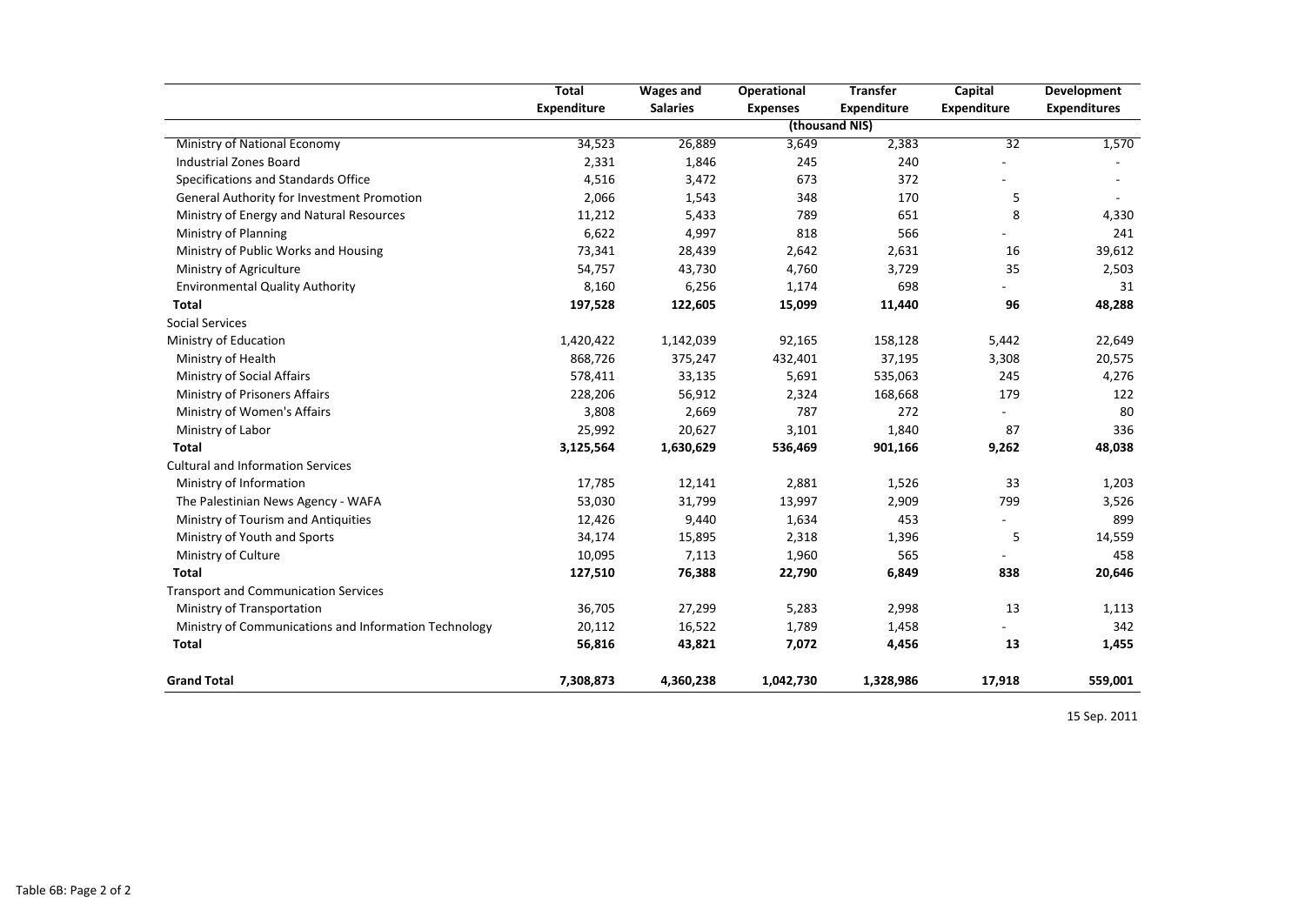## **Table 7: External Financing, Monthly and Cumulatively, 2011. (million NIS)**

|                                                                  | Jan   | Feb                      | Mar                      | Apr            | May                      | Jun                      | Jul   | Aug                      | Q <sub>1</sub>           | Q <sub>2</sub>           | Jan-Aug        | <b>Actual</b><br>as %<br><b>Budget</b> | <b>Budget</b><br>2011 |
|------------------------------------------------------------------|-------|--------------------------|--------------------------|----------------|--------------------------|--------------------------|-------|--------------------------|--------------------------|--------------------------|----------------|----------------------------------------|-----------------------|
| <b>Total External Financing</b>                                  | 156.8 | 196.1                    | 323.4                    | 16.4           | 207.4                    | 282.9                    | 226.1 | 117.1                    | 676.3                    | 506.7                    | 1526.3         | 28.1%                                  | 5429                  |
| 1 Budget Support                                                 | 113.3 | 173.9                    | 298.6                    | 0.7            | 176.3                    | 259.1                    | 156.0 | 80.0                     | 585.8                    | 436.1                    | 1257.9         | 35.1%                                  | 3579                  |
| a. Arab Donors                                                   |       | $\overline{\phantom{a}}$ | 188.6                    |                | $\blacksquare$           | 88.8                     | 110.3 | $\blacksquare$           | 188.6                    | 88.8                     | 387.7          |                                        |                       |
| Algeria                                                          |       |                          |                          |                |                          | 88.8                     |       |                          |                          | 88.8                     | 88.8           |                                        |                       |
| Egypt                                                            |       |                          |                          |                |                          | $\blacksquare$           | 5.8   | $\overline{\phantom{a}}$ |                          | $\overline{\phantom{a}}$ | 5.8            |                                        |                       |
| Kingdom of Saudi Arabia                                          |       |                          |                          |                |                          |                          | 104.5 | $\overline{\phantom{a}}$ |                          | $\overline{\phantom{a}}$ | 104.5          |                                        |                       |
| <b>United Arab Emirates</b>                                      |       |                          | 152.3                    |                |                          |                          |       | $\overline{a}$           | 152.3                    | $\overline{\phantom{a}}$ | 152.3          |                                        |                       |
| Oman                                                             |       |                          | 36.2                     |                |                          |                          |       | $\blacksquare$           | 36.2                     | $\overline{\phantom{a}}$ | 36.2           |                                        |                       |
| <b>b. International Donors</b>                                   | 113.3 | 173.9                    | 110.1                    | 0.7            | 176.3                    | 170.3                    | 45.71 | 80.0                     | 397.2                    | 347.3                    | 870.2          |                                        |                       |
| <b>PEGASE</b>                                                    | 110.0 | $\blacksquare$           | 105.7                    | $\blacksquare$ | $\blacksquare$           | 154.1                    | 9.7   | 79.5                     | 215.7                    | 154.1                    | 459.0          |                                        |                       |
| Civil servants and pensioners and civil police and civil defence | 101.0 | $\blacksquare$           | 100.8                    |                | $\overline{\phantom{a}}$ | 110.4                    | 4.9   | 79.5                     | 201.8                    | 110.4                    | 396.5          |                                        |                       |
| Vulnerable Palestinian Families                                  | 8.3   | $\blacksquare$           | 4.9                      |                | $\overline{\phantom{a}}$ | 43.7                     | 4.9   | $\blacksquare$           | 13.3                     | 43.7                     | 61.8           |                                        |                       |
| <b>Support to Essential Public Services</b>                      |       |                          | $\overline{a}$           |                |                          | $\overline{a}$           |       |                          |                          |                          |                |                                        |                       |
| Payment of PA private sector arrears                             | 0.7   |                          |                          |                |                          |                          |       |                          | 0.7                      | $\sim$                   | 0.7            |                                        |                       |
| <b>France</b>                                                    |       |                          |                          |                | 49.8                     | $\overline{a}$           |       |                          |                          | 49.8                     | 49.8           |                                        |                       |
| <b>World Bank</b>                                                | 3.3   | 173.9                    | 4.3                      | 0.7            | 126.5                    | $\blacksquare$           | 4.4   | 0.5                      | 181.5                    | 127.2                    | 313.6          |                                        |                       |
| <b>Trust Fund</b>                                                |       | 172.9                    | $\overline{a}$           |                | 126.0                    | $\overline{\phantom{a}}$ |       | $\overline{\phantom{a}}$ | 172.9                    | 126.0                    | 298.9          |                                        |                       |
| Development Grant                                                |       |                          |                          |                |                          |                          |       |                          |                          |                          | $\overline{a}$ |                                        |                       |
| ESSP                                                             | 3.3   | 1.0                      | 0.03                     | 0.7            | 0.5                      | $\overline{a}$           | 4.4   | 0.5                      | 4.3                      | 1.2                      | 10.4           |                                        |                       |
| <b>FPCR</b>                                                      |       |                          |                          |                |                          |                          |       |                          |                          | $\overline{a}$           |                |                                        |                       |
| <b>SSNRP</b>                                                     |       |                          | 4.3                      |                |                          |                          |       |                          | 4.3                      | $\overline{a}$           | 4.3            |                                        |                       |
| <b>CBPERIP</b>                                                   |       |                          |                          |                |                          |                          |       |                          |                          | $\overline{\phantom{a}}$ | $\overline{a}$ |                                        |                       |
| Co-Financing for Projects of the Ministry of Education           |       |                          | $\overline{\phantom{a}}$ |                |                          | 16.2                     | 31.6  |                          | $\overline{\phantom{a}}$ | 16.2                     | 47.8           |                                        |                       |
| 2 Old Grants for Line Ministries                                 | 0.2   | 2.8                      | 2.27                     | 0.1            | $\blacksquare$           | 4.7                      | 1.7   | 0.1                      | 5.3                      | 4.8                      | 11.9           |                                        |                       |
| 3 Development Financing                                          | 43.3  | 19.4                     | 22.5                     | 15.6           | 31.1                     | 19.1                     | 68.4  | 37.1                     | 85.2                     | 65.8                     | 256.5          | 13.9%                                  | 1850                  |
| Memorandum Items:                                                |       |                          |                          |                |                          |                          |       |                          |                          |                          |                |                                        |                       |
| <b>Budget Exchange Rate</b>                                      | 3.70  | 3.70                     | 3.70                     | 3.70           | 3.70                     | 3.70                     | 3.70  | 3.70                     | 3.70                     | 3.70                     | 3.70           |                                        | 3.70                  |
| Actual Exchange Rate                                             | 3.59  | 3.66                     | 3.56                     | 3.60           | 3.43                     | 3.47                     | 3.42  | 3.42                     | 3.54                     | 3.60                     | 3.51           |                                        |                       |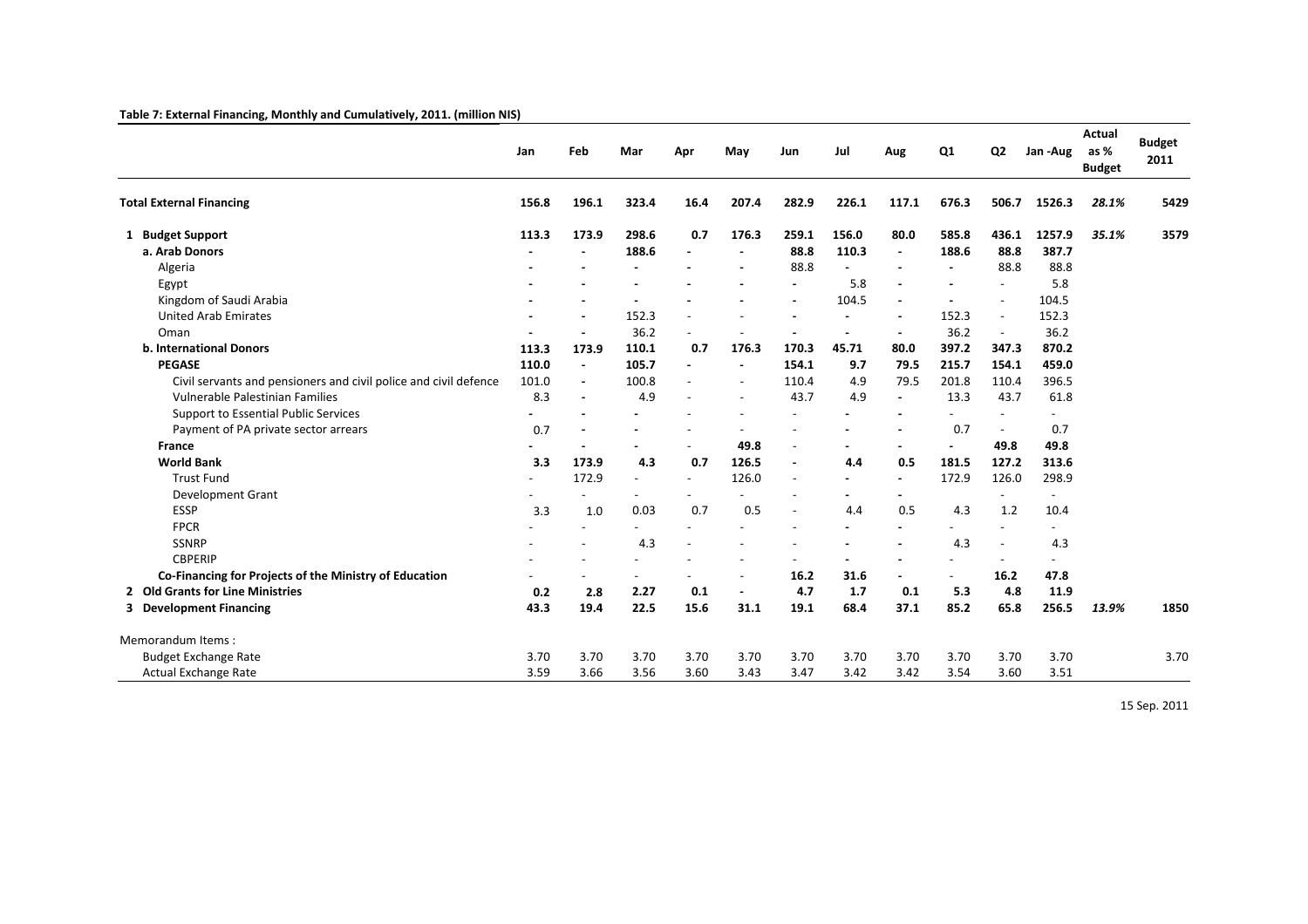## **Table 8: Public Debt, End of Month, 2011. (million USD)**

|                                             | <b>Dec-10</b> | Jan     | Feb     | Mar     | Apr     | May     | Jun     | Jul     | Aug     |
|---------------------------------------------|---------------|---------|---------|---------|---------|---------|---------|---------|---------|
| <b>Total Public Debt</b>                    | 1,882.8       | 1,892.2 | 1,846.0 | 1,952.9 | 2,017.6 | 2,102.0 | 2,170.6 | 2,157.8 | 2,039.6 |
| <b>A. Total Domestic Debt</b>               | 839.6         | 847.0   | 801.9   | 907.3   | 967.8   | 1,055.0 | 1,123.7 | 1,033.0 | 915.7   |
| <b>Bank Loans</b>                           | 345.0         | 340.2   | 381.2   | 402.6   | 403.5   | 395.8   | 433.4   | 421.5   | 415.5   |
| Overdraft                                   | 390.7         | 385.3   | 282.1   | 362.2   | 415.1   | 515.5   | 529.9   | 458.2   | 347.6   |
| Petroleum Authority                         | 95.0          | 112.8   | 129.7   | 133.2   | 139.6   | 134.2   | 150.8   | 143.7   | 143.6   |
| Other public institutions                   | 8.8           | 8.6     | 8.8     | 9.2     | 9.6     | 9.5     | 9.6     | 9.5     | 9.1     |
| <b>B.</b> Total Foreign Debt                | 1,043.3       | 1,045.3 | 1,044.1 | 1,045.6 | 1,049.8 | 1,047.1 | 1,046.9 | 1,124.8 | 1,123.9 |
| 1. Arab Financial Institutions              | 539.4         | 539.9   | 538.9   | 539.2   | 539.9   | 539.8   | 539.8   | 618.0   | 618.3   |
| Al Aqsa Fund                                | 444.1         | 444.1   | 444.1   | 444.1   | 444.1   | 444.1   | 444.1   | 522.7   | 522.7   |
| Arab Fund for Economic & Social Development | 42.6          | 42.4    | 42.3    | 42.1    | 41.7    | 42.2    | 42.2    | 41.8    | 41.8    |
| Islamic Development Bank                    | 52.7          | 53.4    | 52.5    | 53.0    | 54.1    | 53.5    | 53.5    | 53.5    | 53.8    |
| 2. International and Regional Institutions  | 348.3         | 347.4   | 346.5   | 346.6   | 347.3   | 346.1   | 346.1   | 346.0   | 344.7   |
| World Bank                                  | 302.9         | 302.0   | 301.0   | 301.0   | 301.3   | 299.9   | 300.0   | 299.8   | 299.3   |
| European Investment Bank                    | 23.4          | 23.4    | 23.4    | 23.4    | 23.6    | 23.9    | 23.9    | 23.9    | 23.0    |
| <b>IFAD</b>                                 | 3.4           | 3.4     | 3.5     | 3.5     | 3.6     | 3.5     | 3.5     | 3.5     | 3.5     |
| <b>OPEC</b>                                 | 18.6          | 18.6    | 18.7    | 18.7    | 18.8    | 18.8    | 18.8    | 18.8    | 18.9    |
| 3. Bilateral Loans                          | 155.6         | 157.9   | 158.6   | 159.8   | 162.7   | 161.2   | 161.0   | 160.9   | 161.0   |
| Spain                                       | 92.9          | 92.9    | 92.9    | 92.9    | 92.9    | 92.9    | 92.9    | 92.9    | 92.9    |
| Italy                                       | 31.2          | 32.3    | 32.6    | 33.6    | 35.1    | 34.3    | 34.8    | 34.5    | 34.7    |
| China                                       | 4.9           | 4.9     | 5.0     | 5.0     | 5.0     | 5.0     | 5.0     | 5.1     | 5.1     |
| Sweden                                      | 26.5          | 27.7    | 28.1    | 28.3    | 29.6    | 28.9    | 28.2    | 28.4    | 28.2    |